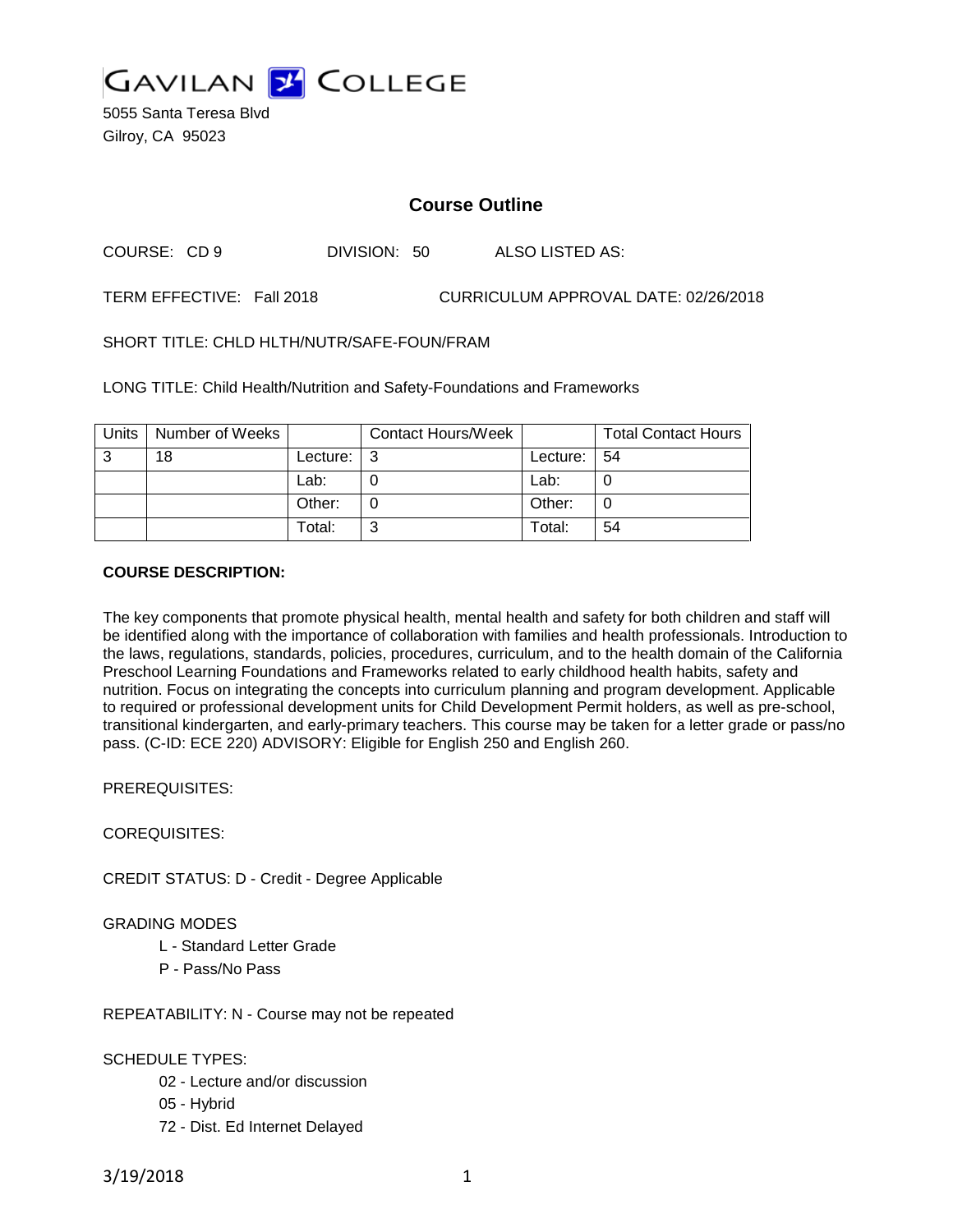# **STUDENT LEARNING OUTCOMES:**

1. Explain the roles of the California Preschool Learning Foundations and Frameworks in the education of young children and their relationship to the Desired Results Developmental (DRDP), California Common Core State Standards for kindergarten and Content Standards for California Public Schools (kindergarten).

Measure of assessment: homework: written assignments, exams

Year assessed, or planned year of assessment: 2018

Semester: Fall

2. Assess strategies to maximize the mental and physical health of children and adults in programs for all young children in accordance with culturally, linguistic and developmentally sound practice.

Measure of assessment: written assignments, exams

Year assessed, or planned year of assessment: 2018

Semester: Fall

3. Plan environments and experiences related to the development of healthy habits, personal safety, and nutrition, based on the observation of children in classroom settings.

Measure of assessment: homework, exams

Year assessed, or planned year of assessment: 2018

Semester: Fall

4. Evaluate regulations, standards, policies and procedures related to health, safety, and nutrition in support of young children, teachers and families.

Measure of assessment: written assignments, exams

Year assessed, or planned year of assessment: 2018

Semester: Fall

5. Identify health, safety, and environmental risks in children's programs.

Measure of assessment: written assignments, exams, oral presentations

Year assessed, or planned year of assessment: 2018

Semester: Fall

6. Analyze the nutritional needs of children at various ages and evaluate the relationship between healthy development and nutrition.

Measure of assessment: written assignments, discussions

Year assessed, or planned year of assessment: 2018

Semester: Fall

7. Articulate the teacher's role in collaboration with families and the community to support the development of healthy habits in young children and distinguish aspects of quality in programs for young children as related to health and safety.

Measure of assessment: written assignments, exams, discussions

Year assessed, or planned year of assessment: 2018

Semester: Fall

# **CONTENT, STUDENT PERFORMANCE OBJECTIVES, OUT-OF-CLASS ASSIGNMENTS**

Curriculum Approval Date: 02/26/2018

## 3 Hours

Content: Course overview. Lecture on the holistic environmental approach to safety, health and nutrition in quality, developmentally appropriate early childhood education environments. Class discussion on the impact of the environment, culture, values and beliefs on the behavior and choices that impact children's health, safety and nutrition. Compare and contrast various methods of collaboration with teachers and families to promote health and safety in settings for all children. Describe ADA-required health and safety modifications for inclusive classrooms. Presentation on laws, codes and regulations that guide health, safety and nutrition policies in group settings. Introduction to the California Preschool Learning Foundations for Health; Including its purpose and use, relationship to the Content Standards for California Public Schools (kindergarten), and the Relationship to Desired Results Developmental Profile (DRDP).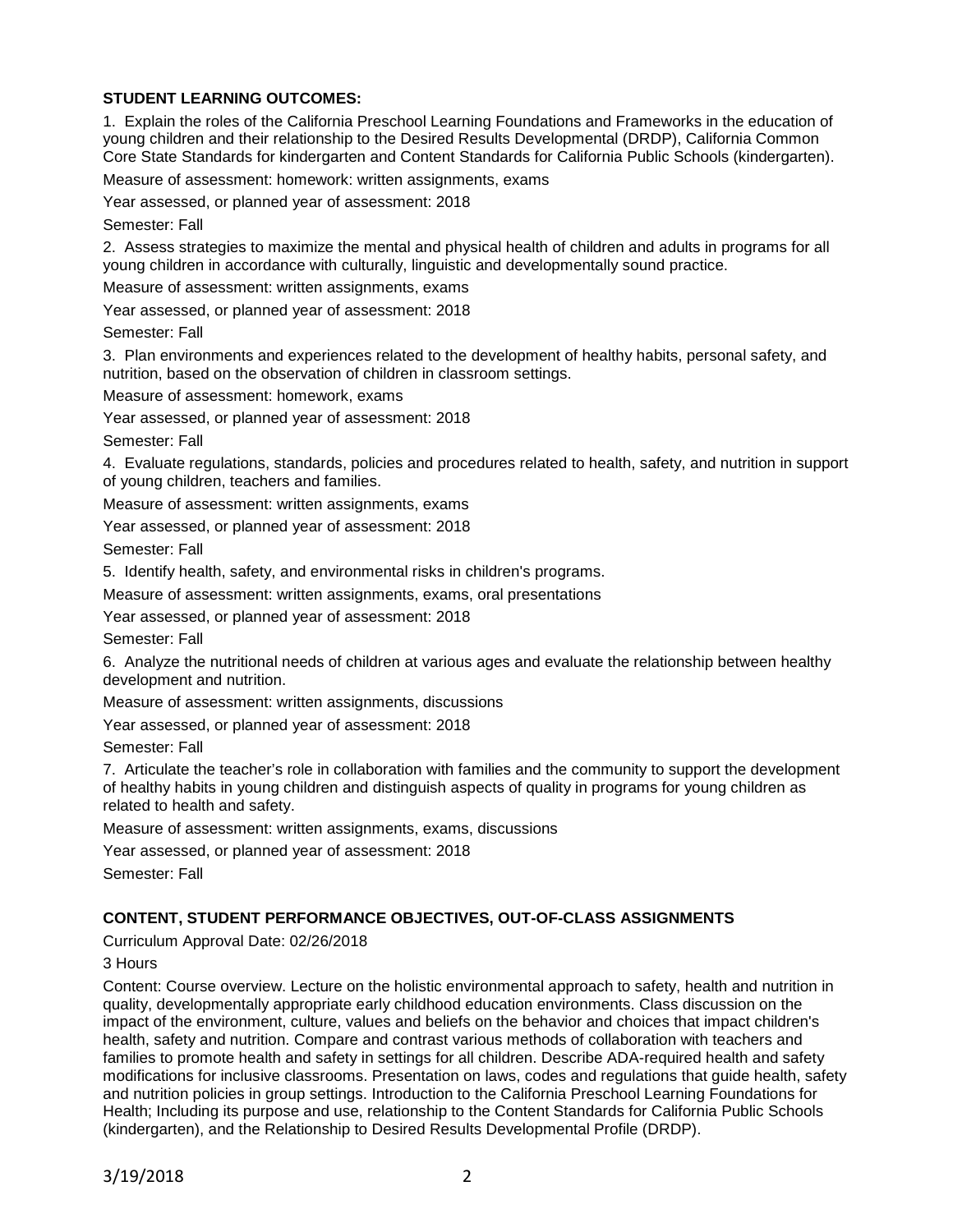Student Performance Objectives: Distinguish aspects of quality in programs for young children as related to health and safety, acknowledging the value of collaboration with families and the community. Identify health, safety, and environmental risks in children's programs. Evaluate regulations, standards, policies and procedures related to health, safety, and nutrition in support of young children, teachers and families. Define the roles of the California Preschool Learning Foundations and Frameworks: Health in the education of young children and their relationship to the Desired Results Developmental Profile (DRDP), and Content Standards for California Public Schools (kindergarten).

## 12 Hours

Content: Safety Unit - Identify safety risks in children's programs. Prevention of injuries. Safety practices and policies. Licensing guidelines and management of injuries and acute illnesses. Caring for the health of medically fragile and special needs children. Field trip safety planning for typical outings: communication with parents, permission slips, driver liability and insurance requirements. Planning based on observation of children's interests, skills and abilities.

Student Performance Objectives: Demonstrate effective strategies for evaluating health and safety policies and procedures including various health assessment tools and policies. List program policies and practices to manage and prevent injuries in a classroom. Use knowledge of the safety health strand to select materials and plan classroom experiences based on observations of children.

## 9 Hours

Content: Nutrition Unit - Identify health, safety, and environmental risks in children's programs. Analyze the nutritional needs of children at various ages and evaluate the relationship between healthy development and nutrition. Topics: Nutrition policies, nutritional guidelines birth- young child , basic macronutrients, basic micronutrients, food allergies, childhood nutritional challenges, physical activity, and exercise, menu planning, healthy food choices, state and licensing guidelines for food selection and preparation. Safe food handling laws, special needs diets and meal modifications (Type 1 Diabetes, severe allergies and obesity) will be discussed. Planning based on observation of children's interests, skills and abilities.

Student Performance Objectives: Differentiate the nutritional needs of various ages of children and plan economical and nutritional meals and snacks based on the individual needs of children. Complete reading and assignments, identify common healthy foods and their typical nutrients, select healthy alternatives to high fat, high salt, high calorie or "junk" foods, incorporate cultural choices when planning menus, selecting alternatives for children with allergies or dietary restrictions, Specify foods not appropriate for infants, toddlers and preschoolers. Describe how much and how often to feed all young children using developmental research guidelines and food program guidelines. Identify regulations, standards, policies and procedures related to nutrition. Describe the impact of special needs children's nutritional requirements for optimal development and how parent responses can impact development. Use knowledge of the nutrition health strand to select materials and plan classroom experiences based on observations of children.

## 12 Hours

Content: Health Unit – Presentation on the use of daily experiences and routines as a vehicle to promote children's understanding of good health. Assess strategies to maximize the mental and physical health of children and adults in programs for all young children in accordance with culturally, linguistic and developmentally sound practice. Identify health and environmental risks in children's programs. Health policies, health records, staff health, and mentally healthy environments. Compare and contrast health assessment tools and policies. Prevention of infectious disease and preventative health practices, such as universal precautions, daily health checks and recalling the standard symptoms and required actions (exclusion practices, posting exposure notices and notifying community health officials) for 10 most common childhood illnesses and the licensing guidelines for exclusion due to illness. Caring for the health of medically fragile and special needs children. Field trip safety planning for typical outings: communication with parents, permission slips, driver liability and insurance requirements.

Student Performance 0bjectives: Describe what to do when a child in a group care environment has an infectious illness. Identify whether a set of symptoms should be considered for pediatric evaluation and/or referred for special needs screening. Make modifications to a daily health check form for special needs children. List program policies and practices related to the role of the caregiver regarding modeling good health, utilizing safety and nutrition practices, and how to increase the general health of all children. 6 Hours

Content: Current Issues in Early Childhood Education Safety, Nutrition, and Health - Child Abuse Discussion: Types of abuse, symptoms and behavior typical of abused children, mandated reporting and how to fill out the State Reporting form. Discussion includes how cultural, socio-economic, emotional disturbances and special needs issues can lead to abusive behaviors. Children with disabilities or other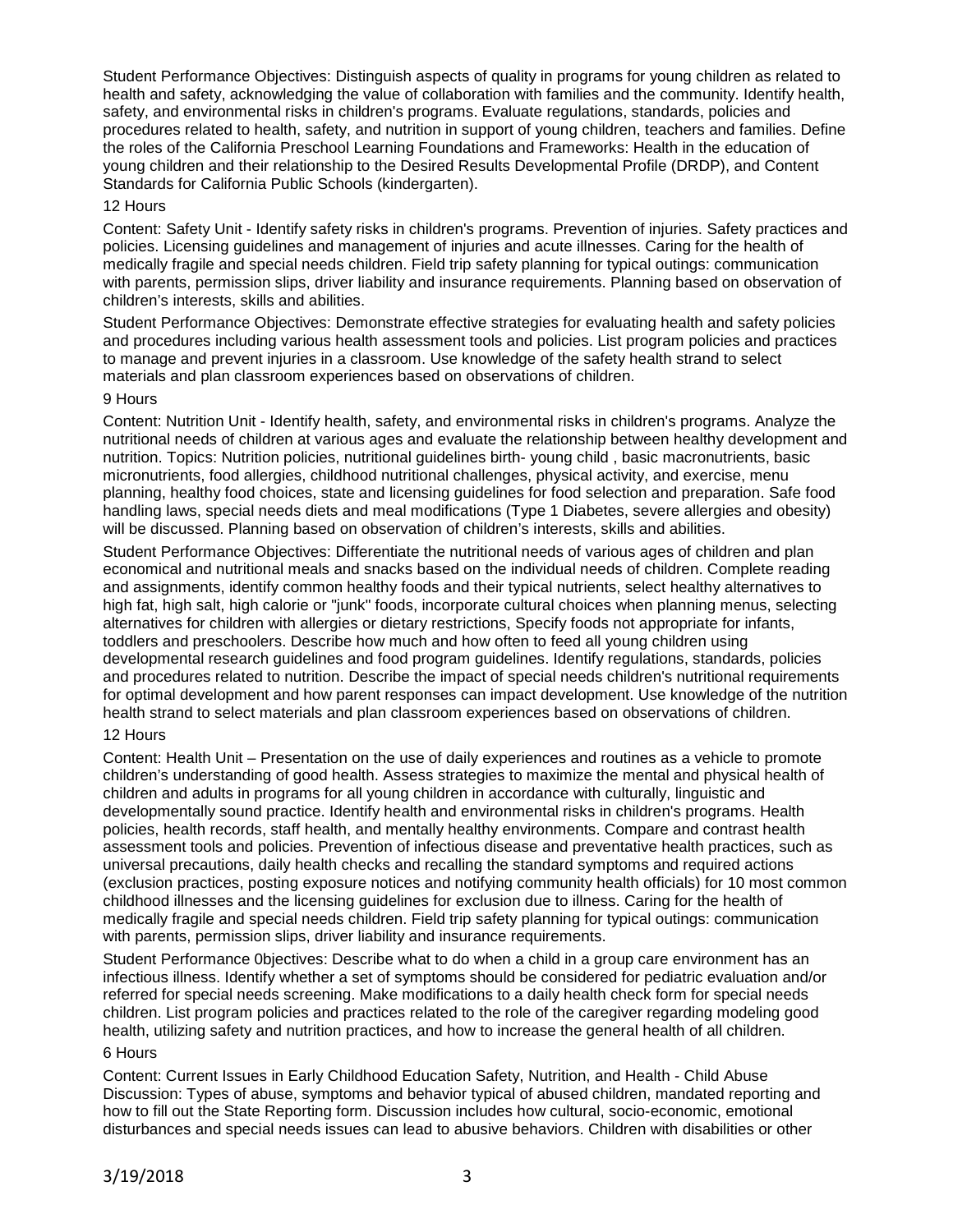special needs discussion on inclusion of children with disabilities, the team approach, supporting families with special needs, and creating linkages with children, families, and the community. Lecture and Discussion - Supporting English language learners in developing healthy habits as they concurrently acquire English.

Student Performance Objectives: Discuss and demonstrate a professional commitment to confidentiality and the need for a safe, secure and nurturing program for each child and family. Name the 5 types of abuse and their typical signs and symptoms. Describe the duties of a mandated reporter and fill out the State Child Abuse reporting form accurately. Role play simple scenarios between teacher and parent about (1) how and why to create safe and protective environments for all children and (2) how to talk with parents while maintaining confidentiality. Describe strategies to support English language learners in developing healthy habits as they concurrently acquire English.

## 12 Hours

Content: Health, Safety and Nutrition Curriculum, Thematic Units and Leading Activities - Instructor demonstration of standard activities to teach basic health, safety and nutrition concepts to children, such as basic hygiene, dental health, fire drills, and healthy eating. Discussion on how to integrate health related routines into all areas of the curriculum. Demonstrate how to design an activity for delivery to all children, including goals, objects, materials, process, evaluation and adaptations for children with special needs used to promote healthy habits; making sure the objects and materials are relevant and meaningful. Planning based on observation of children's interests, skills and abilities. Review for final exam.

Student Performance Objectives: Demonstrate developmentally appropriate health, safety and nutrition lesson plans. Describe adaptations for at least one special needs population. Select age appropriate health, safety and nutrition activities which are culturally, linguistically and developmentally sound practice and demonstrate how to do the activities. Use knowledge of the healthy habits health strand to select materials and plan classroom experiences based on observations of children. Participate in a class discussion on modifications to selected activities for children with special needs. Participate in class discussion on how to integrate health related routines into all areas of the curriculum. Construct a reference binder of health, safety and nutrition resources and lesson plans for all children.

2 hours Final Exam

# **METHODS OF INSTRUCTION:**

Lecture, demonstration, video, class discussion, role play, observation, guest speakers, online nutrition games and online research.

# **OUT OF CLASS ASSIGNMENTS:**

Required Outside Hours: 6

Assignment Description: Complete reading and review questions. Homework: Interview a professional who works in inclusive settings to find out how the impact of the 4 factors differ in inclusive settings.

Required Outside Hours: 24

Assignment Description: Complete reading and review questions. Daily safety check observation and summary. Short essay. Video response paper and safety unit test.

Required Outside Hours: 18

Assignment Description: Chapter reading and review questions. Grocery store shopping trip and menu planning assignment. Nutrition games. Videos response paper. Nutrition unit test.

Required Outside Hours: 24

Assignment Description: Reading and review questions. Daily health check observation and summary. Short essay. Video response paper. Research project. Health unit test.

## Required Outside Hours: 12

Assignment Description: Chapter reading and review questions. Response paper. Prepare presentation on "special books". Create a resource list. Research current health issues related to children and families (i.e. obesity, asthma, autism, allergies). Create a list of "special subjects" books and report out. Complete a written reflections paper on: your strategies for building partnerships with parents and/or your ideas to support English language learners in developing healthy habits.

## Required Outside Hours: 24

Assignment Description: Design a parent education workshop. Use local resources to address a health, safety or nutrition topic or special need that either (1) a family had when student was growing up, (2) a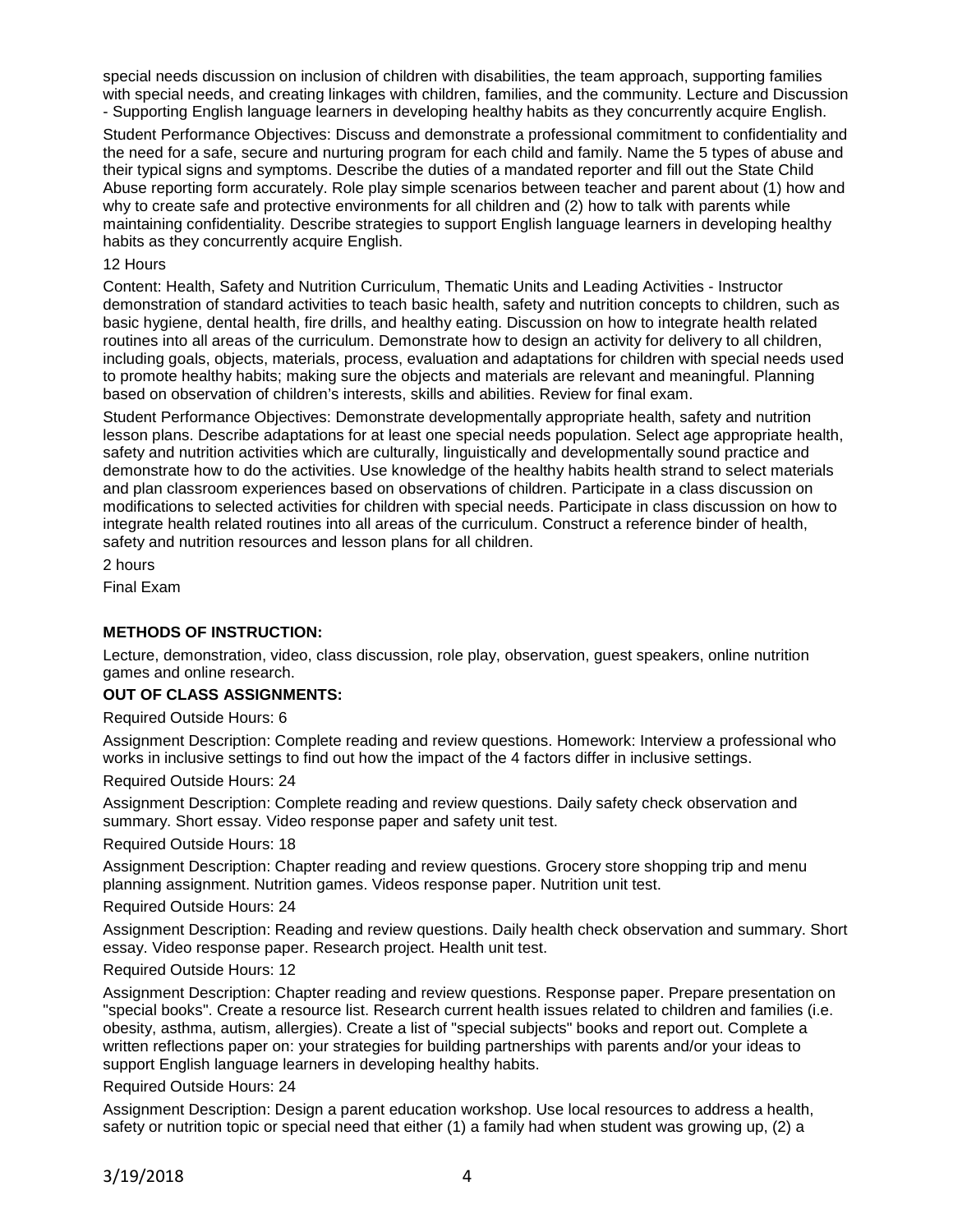family in a local child development center now has, or (3) student is interested in. Write practice lesson plans: identify goals, materials and process steps for instructor-demonstrated activities. Design and lead one activity with student role plays and student feedback sheets. Participate in a class discussion of best practices in working with all children. Complete a resource and activity binder with at least 10 local resources each for health, safety and nutrition, three of which serve children and families with special needs, and 3-4 activities each in health, safety and nutrition using the activity lesson plan form.

## **METHODS OF EVALUATION:**

Writing assignments Percent of total grade: 50.00 % Percent range of total grade: 40% to 60% Written Homework, Term or Other Papers Problem-solving assignments Percent of total grade: 10.00 % Percent range of total grade: 10% to 20% Exams, Other: Role play Objective examinations Percent of total grade: 40.00 % Percent range of total grade: 25% to 50% Multiple Choice, True/False, Matching Items, Completion

# **REPRESENTATIVE TEXTBOOKS:**

Required Representative Textbooks Cathie Robertson. Safety, Nutrition, & Health in Early Education, 6th Edition. Boston, MA: Cengage Learning,2016. ISBN: 978-1-305-08890-0 Reading Level of Text, Grade: 12th Verified by: MS Word Required Other Texts and Materials California Preschool Curriculum Framework, Volume 2 and California Preschool Learning Foundations, Volume 2, Publisher: California Department of Education, Child Development Division Sacramento, CA

# **ARTICULATION and CERTIFICATE INFORMATION**

Associate Degree: CSU GE: IGETC: CSU TRANSFER: Transferable CSU, effective 200730 UC TRANSFER: Not Transferable

SUPPLEMENTAL DATA: Basic Skills: N Classification: Y Noncredit Category: Y Cooperative Education: Program Status: 1 Program Applicable Special Class Status: N CAN: CAN Sequence: CSU Crosswalk Course Department: CD CSU Crosswalk Course Number: 9

3/19/2018 5